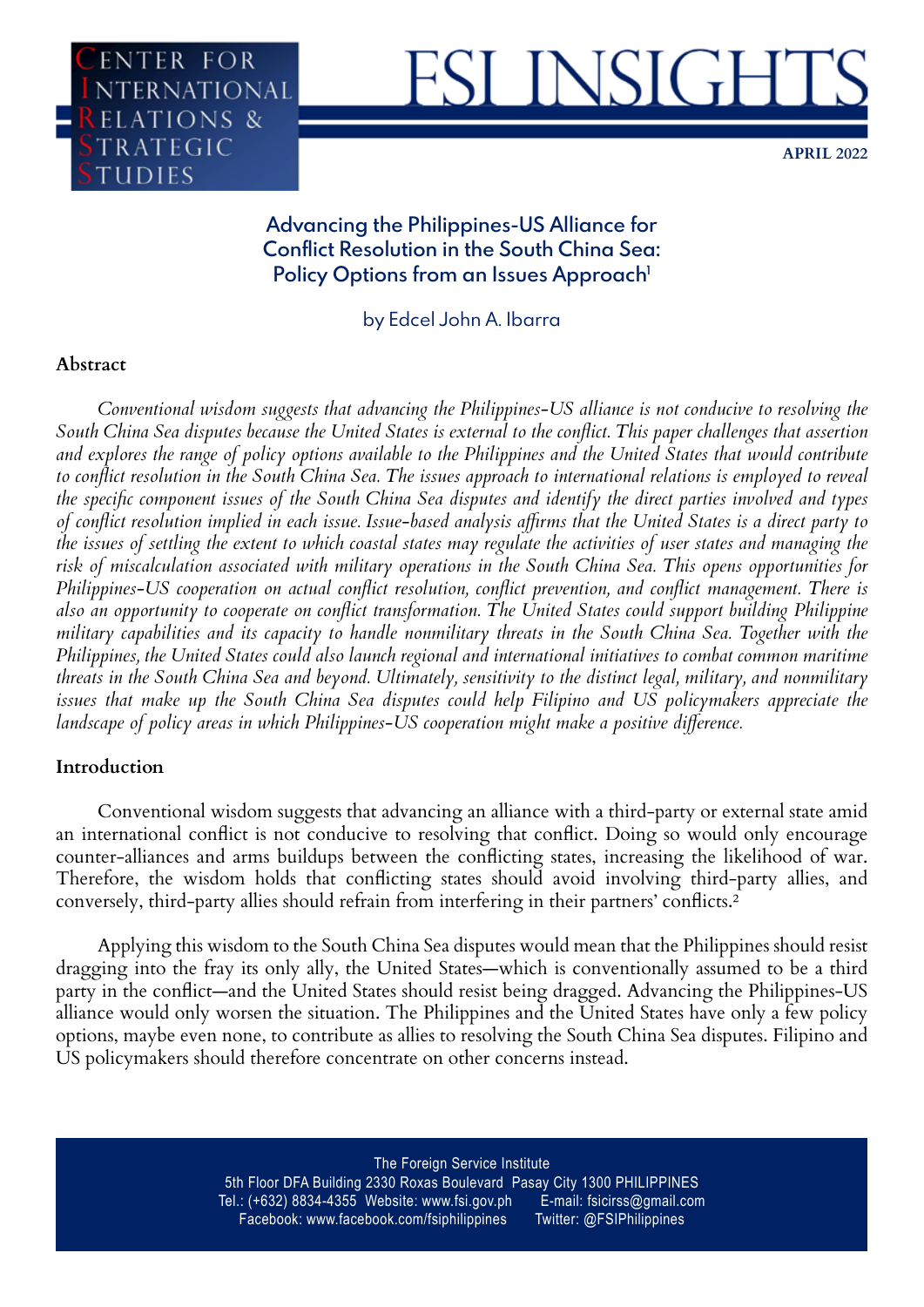China's view of US involvement in the South China Sea disputes aligns with conventional wisdom. Indeed, Chinese State Councilor and Foreign Minister Wang Yi claimed during the Association of Southeast Asian Nations (ASEAN) Regional Forum Foreign Ministers' Meeting in August 2021: "The interference by countries outside the region has constituted the biggest threat to peace and stability in the South China Sea over recent years." He added that countries in the region should be vigilant against "abuse" of freedom of navigation by foreign military vessels in the waterway. Wang did not name any country, but his remarks unmistakably target the United States, which routinely conducts military operations in the South China Sea to assert freedom of navigation.<sup>3</sup> In China's view, involving a third party, such as the United States, in the South China Sea disputes would only be counterproductive to conflict resolution.

Yet an analysis of the specific issues in dispute in the South China Sea reveals that the United States is not entirely external to the conflict, that it is not a total third party. Rather, the United States is properly a direct party—a disputant—on certain issues. On these issues, the United States should involve itself in the South China Sea disputes, and the Philippines should invite its ally. Even on issues on which the United States is undoubtedly a third party, advancing the Philippines-US alliance in the South China Sea disputes could still potentially improve the situation if appropriate policies are adopted.<sup>4</sup>

What policies, then, might the Philippines and the United States adopt as allies to help resolve the South China Sea disputes? An issue-based analysis of the South China Sea disputes reveals the disputants in the conflict and offers hints on how the disputants should go about resolving the conflict. The first hint is that resolving the conflict means dealing with the specific issues that make it up. Rather than attempt to come up with grand solutions to the South China Sea disputes, the allies should come up with targeted solutions for each specific issue in dispute. The second hint is that each issue in the South China Sea disputes implies different actions that could help resolve it.

The aim here, however, is not to offer detailed policy recommendations. Numerous works already offer well-founded proposals.<sup>5</sup> Rather, the aim is to explore the range of policy options notionally available to expose the landscape of policy areas in which Philippines-US cooperation might make a positive difference. An issue-based analysis of the South China Sea disputes shows the most promise toward this aim.

The paper proceeds as follows. The next section introduces the issues approach, which forms the theoretical basis for issue-based analyses of international conflicts. The framework is then deployed to illuminate the United States' standing—as a direct party or a third party—in the South China Sea disputes. The subsequent section extends the issues approach and applies it to conflict resolution. It then discusses issue-by-issue policy options for the Philippines and the United States.

### **Identifying Direct Parties in the South China Sea Disputes6**

The issues approach to international relations can help clarify a state's standing in an international conflict. The issues approach builds on the insight that "different types of issue-areas elicit different sets of motives on the part of different actors in a political system."<sup>7</sup> Contrary to realism, which assumes that states are always interested in amassing power, the issues approach acknowledges that a state's interests and behavior—can vary depending on the specific issue in question. Thus, in analyzing an international conflict, one must first identify the specific issues that make up that conflict. Identifying the component issues of a conflict matters because "different system members are . . . activated in different issue-areas."<sup>8</sup> The direct parties in a conflict vary depending on the specific issue in question: a state can be a direct party on one issue but a third party on another issue in the same conflict.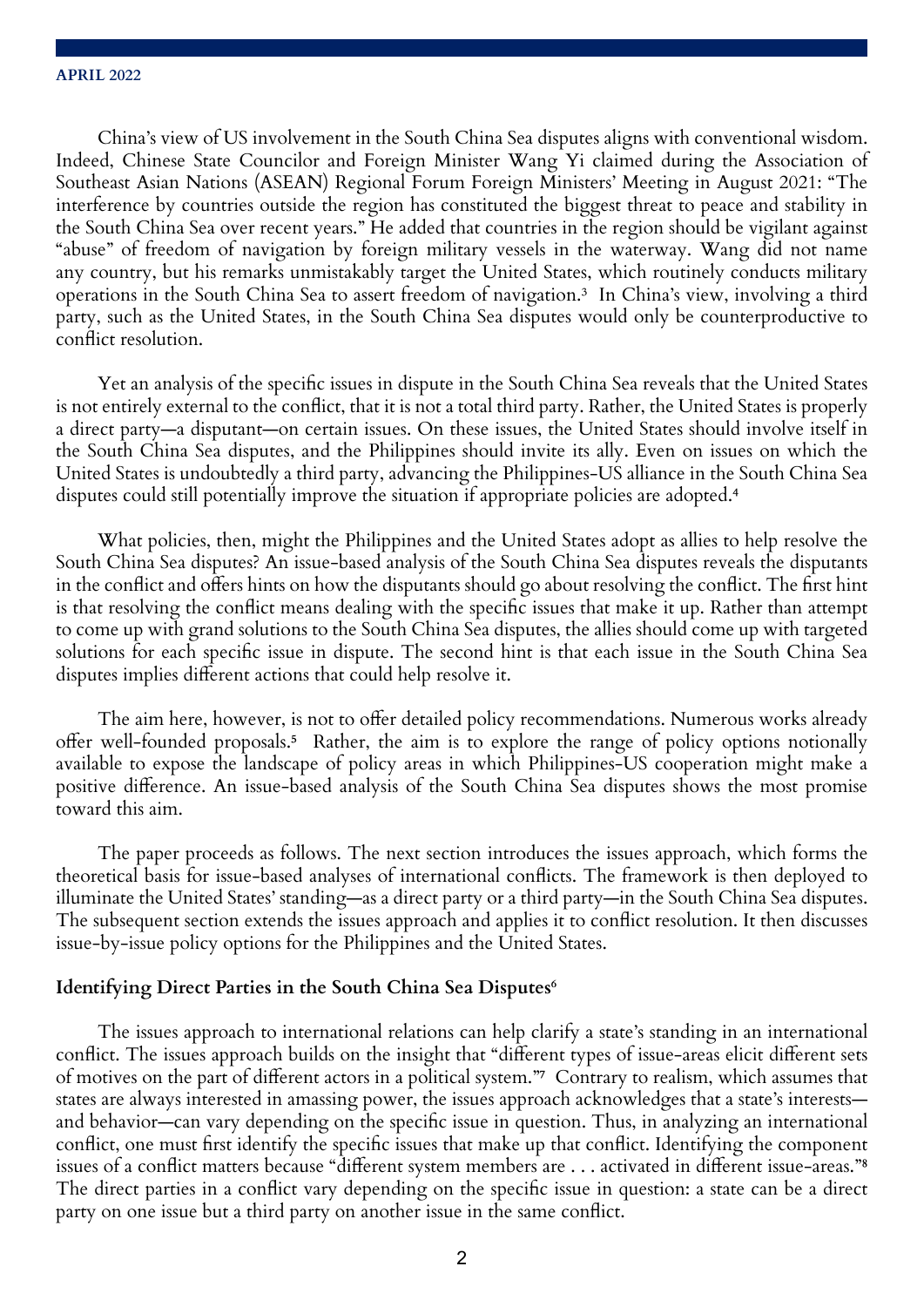Therefore, to establish the United States' standing in the South China Sea disputes, one must first identify the component issues of the conflict. Disputed issues in the South China Sea may be grouped into three sets of issues: territorial and maritime jurisdiction, traditional or military security, and nontraditional or nonmilitary security.

### **Territorial and Maritime Jurisdiction Issues**

The territorial and maritime jurisdiction issues include territorial sovereignty, maritime boundaries, and maritime rights. First, territorial sovereignty concerns the states that claim islets in the South China Sea. These islets are the Pratas Islands (claimed by China and Taiwan), the Scarborough Shoal (claimed by China, Taiwan, and the Philippines), the Spratly Islands (varying portions claimed by China, Taiwan, the Philippines, Brunei, Malaysia, and Vietnam), and the Paracel Islands (claimed by China, Taiwan, and Vietnam). China and Taiwan also claim sovereignty over the Macclesfield Bank, but the feature is completely submerged. Under the 1982 United Nations Convention on the Law of the Sea (UNCLOS), completely submerged features cannot be subjects of territorial sovereignty.

Second, maritime boundaries concern the same states involved in the territorial sovereignty issue (China, Taiwan, the Philippines, Brunei, Malaysia, and Vietnam) insofar as their claimed islets can generate maritime zones. Under UNCLOS, only features above water at high tide can generate maritime zones. Only a few features in the South China Sea are capable of generating maritime zones. At best, they are likely to generate only 12–nautical mile territorial seas, not 200–nautical mile exclusive economic zones (EEZs) or 350–nautical mile continental shelves.

Maritime boundaries also concern all South China Sea coastal states (China, Taiwan, the Philippines, Brunei, Malaysia, Vietnam, and Indonesia) insofar as their claimed maritime zones generated from their main coasts overlap with those of their neighbors. In Indonesia's case, the Indonesian EEZ and continental shelf generated from the Natuna Islands overlap with those of Malaysia and Vietnam and the dashed-line boundary claims of China and Taiwan.

In 2016, an UNCLOS arbitral tribunal in the South China Sea Arbitration (Philippines v. China) ruled that China's nine-dash line boundary claim in the South China Sea is unlawful.<sup>9</sup> China, as well as Taiwan, has the most expansive maritime boundary claim among the coastal states. Based mainly on "historic rights," China's and Taiwan's claimed boundaries enclose about 80 percent of the South China Sea—extending at one point nearly 1,000 nautical miles from their main coasts—and encroach on the EEZs and continental shelves of all the other coastal states.10

Third, maritime rights mainly concern the South China Sea coastal states and user states. The primary issue is the extent to which coastal states may regulate the activities of other states (so-called user states) in their maritime zones. The South China Sea user states are mostly the naval powers, whose vessels frequently transit the waterway. The United States is undeniably a user state because it regards the South China Sea as a vital sea lines of communication (SLOC) for accessing its bases and connecting with allies and partners in the western Pacific. Maritime rights are largely regulated by international law, specifically UNCLOS, and ultimately concern all states in the international community.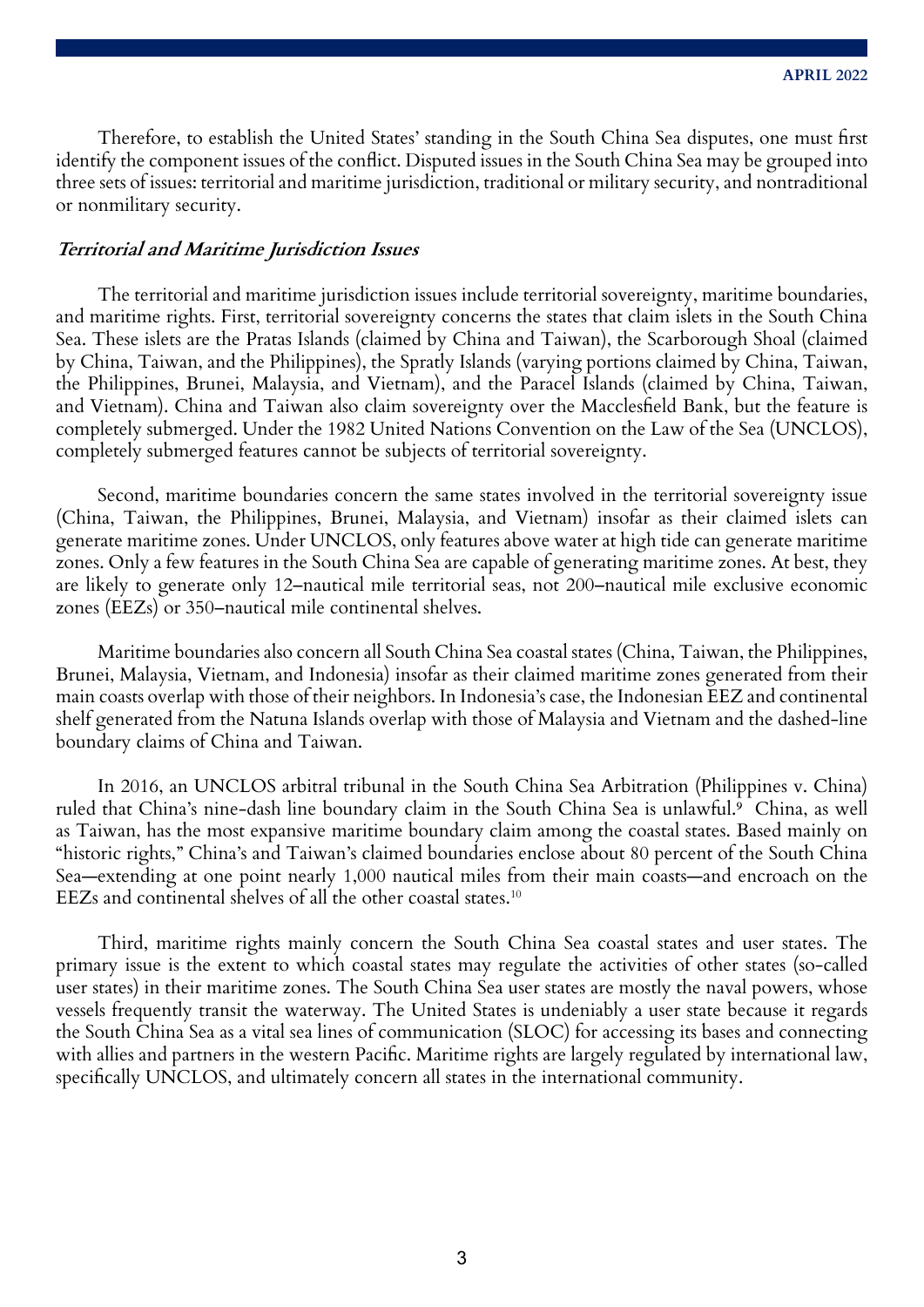### **Traditional Security Issues**

Traditional security issues in the South China Sea include territorial defense, sea control, and maritime power projection. Territorial defense concerns the same states involved in the territorial sovereignty issue, so they feel the need to fortify the islets they have occupied in the South China Sea. Similarly, sea control concerns the South China Sea coastal states, so they feel the need to increase patrols in their claimed maritime zones. On both issues, the disputants feel the need to build up their militaries, increasing insecurity and tensions, which could culminate in a violent confrontation.

China holds the largest and most advanced military outposts in the South China Sea and maintains the most persistent maritime presence among the disputants. It has reclaimed land on the islets it occupies and built airstrips and missile shelters. It has also deployed various types of government ships (navy, coast guard, survey, and maritime militia) to patrol within its claimed nine-dash line boundary.

Maritime power projection concerns the naval powers. Maritime power projection increases the risk of miscalculation between the projecting state and the target state. If managed poorly, miscalculations could spiral into a violent confrontation. In the South China Sea, the risk of miscalculation is most pronounced between the United States and China. The United States conducts freedom of navigation operations (FONOPs) to assert its maritime rights as a user state and challenge what it terms "excessive claims" to maritime boundaries and maritime rights of some coastal states, most notably China. China, for its part, has responded by attempting to expel US ships and aircraft from its claimed maritime zones. As these hostile interactions continue, the risk of miscalculation grows. Indeed, some states in Southeast Asia, such as Indonesia and Malaysia, have expressed concern that FONOPs may increase tensions in the South China Sea.

#### **Nontraditional Security Issues**

Nontraditional security issues in the South China Sea include maritime law enforcement, safety of navigation, maritime search and rescue, fisheries management, marine environmental protection, marine scientific research, and marine resource development. Although nontraditional security issues are nonmilitary in nature, the coastal states still compete to demonstrate effective control, increasing tensions in the South China Sea. They want to enforce their own maritime regulations and assert exclusive responsibility for combating crimes at sea and preventing and managing maritime disasters in their claimed maritime zones. They also want to assert jurisdiction for regulating fisheries, preserving the marine environment, and supervising scientific undertakings in their claimed maritime zones. Because contested areas in the South China Sea are effectively governed by different, competing national laws, these areas become places of no law and no governance, where threats such as maritime incidents; unauthorized marine surveys; illegal, unreported, and unregulated (IUU) fishing; and marine environmental deterioration can thrive.

Indeed, nontraditional maritime security threats are a growing concern among the South China Sea coastal states. Chinese vessels have collided with and have sunk Philippine and Vietnamese fishing boats. China has also been accused of undertaking unauthorized marine scientific research activities in the EEZs and continental shelves of the Southeast Asian coastal states. Most serious, China has contributed to the deterioration of coral reef ecosystems and the depletion of fish stocks in the South China Sea through land reclamation of its occupied islets and condonation of IUU fishing by Chinese fishers. Although these nontraditional security issues mainly concern the coastal states, they should also concern all countries in the international community as their impacts extend beyond the South China Sea and require regional and international coordination.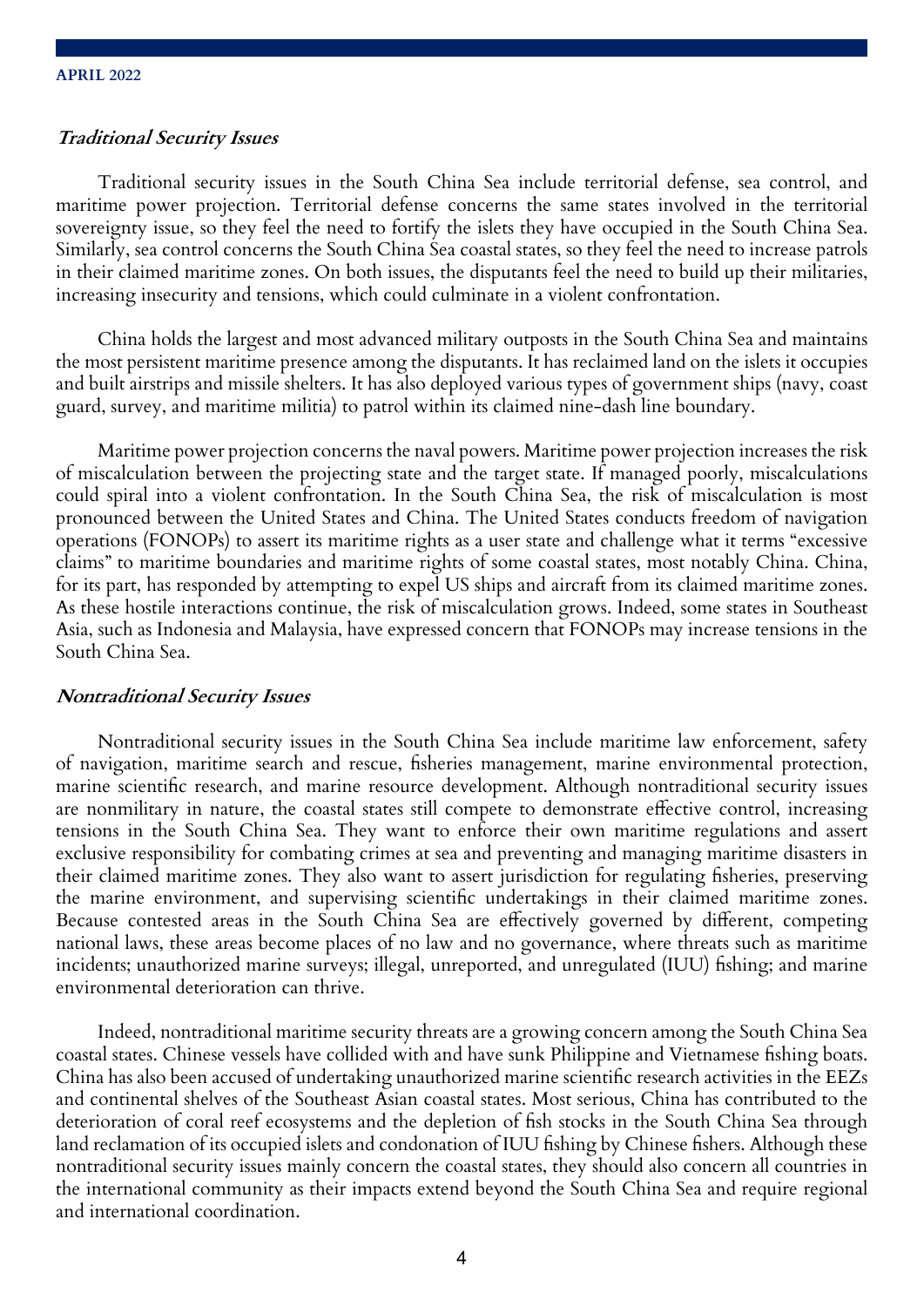The sole exception is the issue of marine resource development, which concerns only the South China Sea coastal states—as long as exploitation is done sustainably. This issue is a potential flashpoint because of inequitable access to fishery resources and offshore oil and gas among the coastal states. China, for instance, has been subsidizing large numbers of fishers to harvest in the South China Sea, crowding out fishers from Southeast Asian countries. It has also attempted to intimidate its neighbors from exploring and exploiting hydrocarbon resources within their EEZs and continental shelves.

## Policy Options for the Philippines-US Alliance<sup>11</sup>

Identifying the component issues of a conflict through the issues approach matters not only to identifying the direct parties in a conflict but also to determining the types of conflict resolution best suited for each issue. Conflict resolution, which may be defined as the "practice of reduction in violence and enhancement of political processes for harmonizing interests,"12 covers many types of actions. Jacob Bercovitch, Victor Kremenyuk, and I. William Zartman identify four: conflict prevention, conflict management, actual conflict resolution (also known as conflict settlement), and conflict transformation.<sup>13</sup> Conflict prevention "does not remove the conflict but puts a lid on its escalation"; conflict management refers to the "channeling of the conflict into political (non-violent) mechanisms"; actual conflict resolution results from a "specific decision to square the incompatibility" that produced the conflict in the first place; and conflict transformation relies on "replacing incompatibilities with ties of cooperation and interdependence."14

Each issue in the South China Sea disputes requires a different type of conflict resolution. First, the territorial and maritime jurisdiction issues, which are largely legal disagreements that represent the root causes of the conflict, require actual conflict resolution. Second, traditional security issues require conflict prevention and conflict management. Conflict prevention would help avoid a violent confrontation between the disputants, while conflict management would help limit the spread of violence if a clash has occurred. Finally, nontraditional security issues require the disputants to coordinate their policies. Working together on issues of mutual concern can temper animosities, thus contributing to conflict transformation.

Because each issue requires a different type of conflict resolution, the Philippines and the United States should work together to help resolve the South China Sea disputes issue-by-issue.

Table 1 summarizes the framework. It shows the issues in the South China Sea disputes and the direct parties involved and types of conflict resolution best suited for each issue.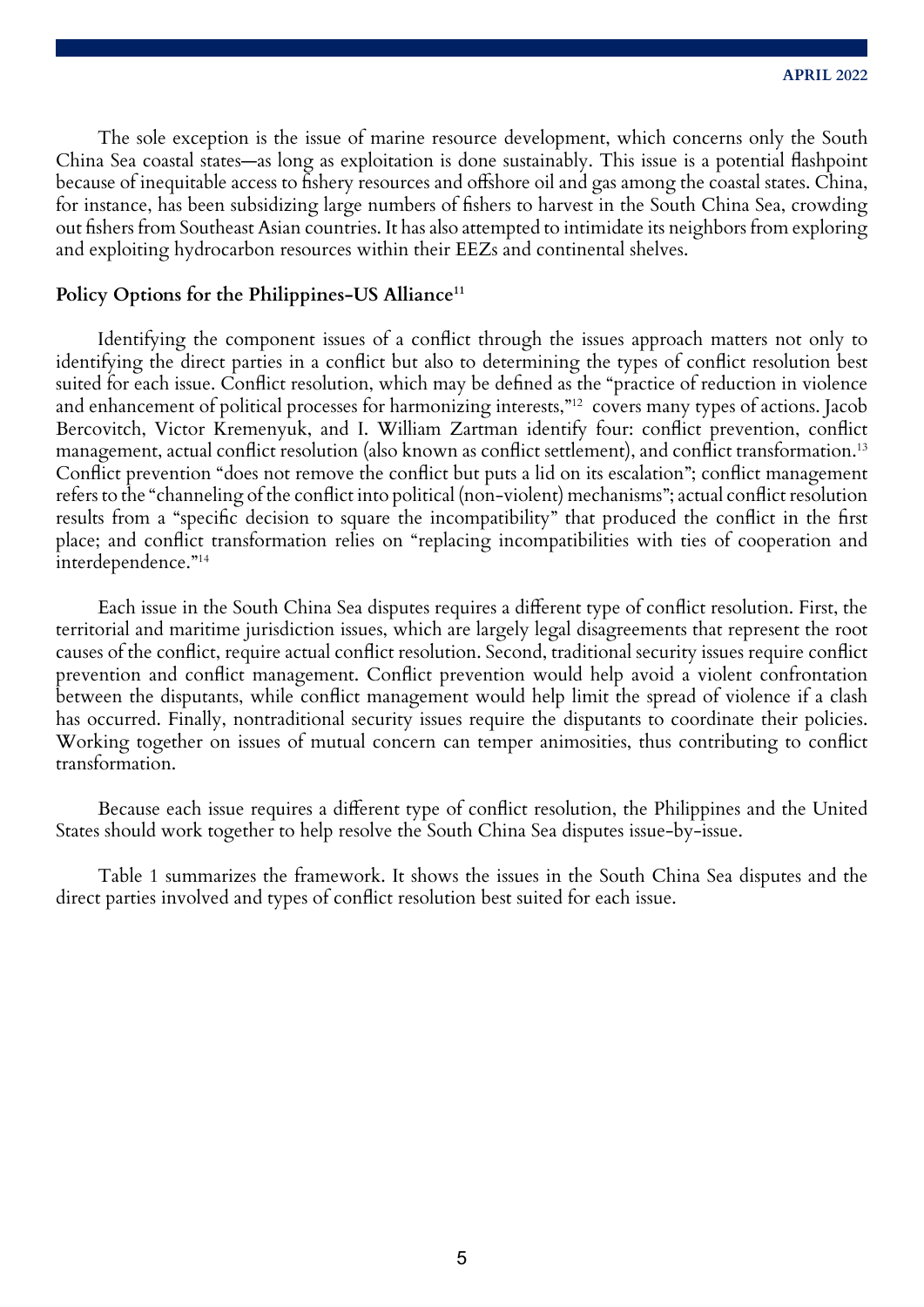| Issue                                                                                   | Direct parties                                                         | Type of conflict resolution        |
|-----------------------------------------------------------------------------------------|------------------------------------------------------------------------|------------------------------------|
| Territorial and maritime jurisdiction issues                                            |                                                                        |                                    |
| Territorial sovereignty                                                                 | Brunei, China, Malaysia,<br>Philippines, Taiwan, Vietnam               | Actual conflict resolution         |
| Maritime boundaries                                                                     | Brunei, China, Malaysia,<br>Philippines, Taiwan, Vietnam,<br>Indonesia | Actual conflict resolution         |
| Maritime rights                                                                         | Coastal states, user states, all states                                | Actual conflict resolution         |
| Traditional security issues                                                             |                                                                        |                                    |
| Territorial defense                                                                     | Brunei, China, Malaysia,<br>Philippines, Taiwan, Vietnam               | Conflict prevention,<br>management |
| Sea control                                                                             | Brunei, China, Malaysia,<br>Philippines, Taiwan, Vietnam,<br>Indonesia | Conflict prevention,<br>management |
| Maritime power projection                                                               | Naval powers                                                           | Conflict prevention,<br>management |
| Nontraditional security issues                                                          |                                                                        |                                    |
| Maritime law enforcement,<br>safety of navigation, maritime<br>search and rescue        | Coastal states, regional states,<br>all states                         | Conflict transformation            |
| Fisheries management, marine<br>environmental protection,<br>marine scientific research | Coastal states; interested states,<br>international organizations      | Conflict transformation            |
| Marine resource development                                                             | Coastal states                                                         | Conflict transformation            |

# **Table 1. Issue-based conflict resolution in the South China Sea**

Adapted from Edcel John A. Ibarra, "Issue-Based Cooperation on Conflict Resolution in the South China Sea: Roles for ASEAN beyond the Code of Conduct," *Journal of Territorial and Maritime Studies 9*, no. 1 (Winter/Spring 2022): table 1.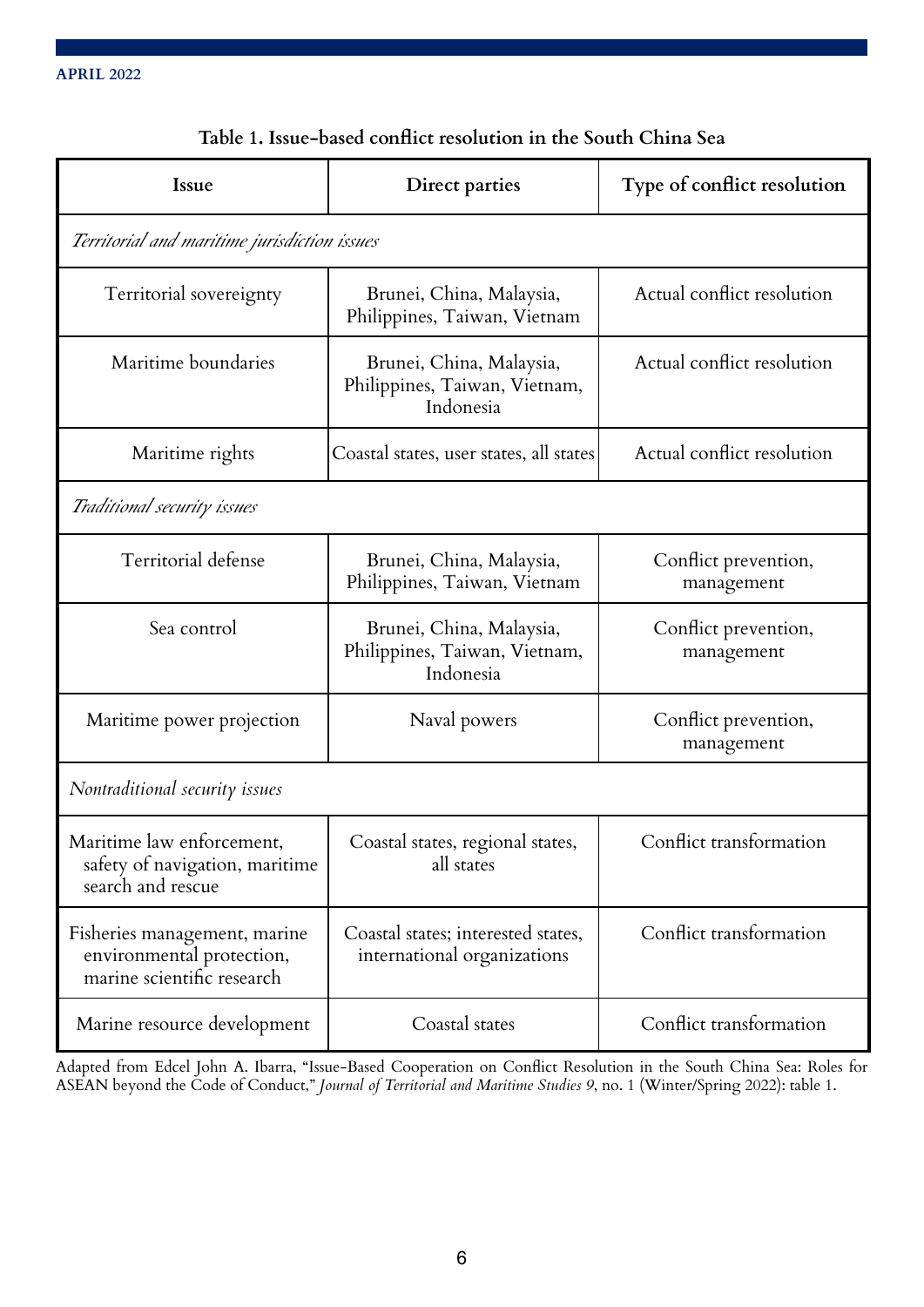# **Resolving the Territorial and Maritime Jurisdiction Issues**

On the territorial sovereignty issue, only the Philippines is a direct party. The United States is neutral on the question of ownership of the South China Sea islets, except maybe Scarborough Shoal, which, historical documents suggest, the United States once considered to be under Philippine sovereignty.<sup>15</sup>

Still, one option for the United States is to offer mediation, conciliation, or good offices. The United States may seem biased to its ally, the Philippines, but research suggests that states generally prefer biased interveners over supposedly impartial third-party states.16 The United States should assure the other disputants that although it remains firm to its commitment to defend the Philippines in case of an armed attack on its ally's vessels, it would prefer to avoid being dragged into a violent confrontation with any disputant and would readily support efforts to peacefully settle the territorial sovereignty issue. At the same time, the United States should assure its ally that it could broker enforceable agreements. Philippine President Rodrigo Duterte had already questioned US credibility as a mediator by attributing the Philippines' "loss" of the Scarborough Shoal to the United States when it intervened in a standoff between Philippine and Chinese ships in 2012.<sup>17</sup> The United States reportedly brokered a private agreement for both sides to withdraw their ships, but China reneged and has since gained de facto control of the islet.<sup>18</sup>

On the maritime boundaries issue, only the Philippines is a direct party, but the United States has explicitly aligned itself with the Philippines over the ruling in the *South China Sea Arbitration*, which the Philippines overwhelmingly won. The United States now openly rejects China's expansive ninedash line boundary claim in the South China Sea, its claim to territorial seas over completely submerged features, and its claims to EEZs and continental shelves from unqualified islets.<sup>19</sup> Therefore, the allies now share the same views on the maritime boundaries issue.

Capitalizing on these shared views, one option for the Philippines and the United States is to jointly promote the arbitral ruling and defend it from disinformation propagated by China. The goal would be to persuade as many countries as possible to side with the ruling, which could raise the diplomatic stakes for China for its continued noncompliance.

For the United States, in particular, offering mediation remains an option. Another option is linking the maritime boundary issue with another unrelated issue where the United States has leverage, for example, bilateral trade. Doing so could induce the Chinese government to offer or accept a settlement with the Philippines aligned with UNCLOS.

On the maritime rights issue, both the Philippines and the United States are direct parties, the former as a coastal state of the South China Sea and the latter, a user state. However, because this issue relates to upholding the rules-based order at sea, which concerns all states, the United States' other allies and partners are also direct parties that may be rightfully tapped for support.

In general, the Philippines and the United States could challenge China's self-serving interpretations of UNCLOS operationally and diplomatically with other US allies and like-minded countries. Operationally, the United States could continue conducting FONOPs in the South China Sea, and the Philippines could join those missions or conduct its own FONOPs. The Philippines and the United States could also convince other countries, especially other US allies and like-minded naval powers (e.g., Australia, Japan, South Korea, and maybe India), to join in FONOPs or conduct similar missions on their own. To assuage concerns about the risk of miscalculation in FONOPs, the allies should repeatedly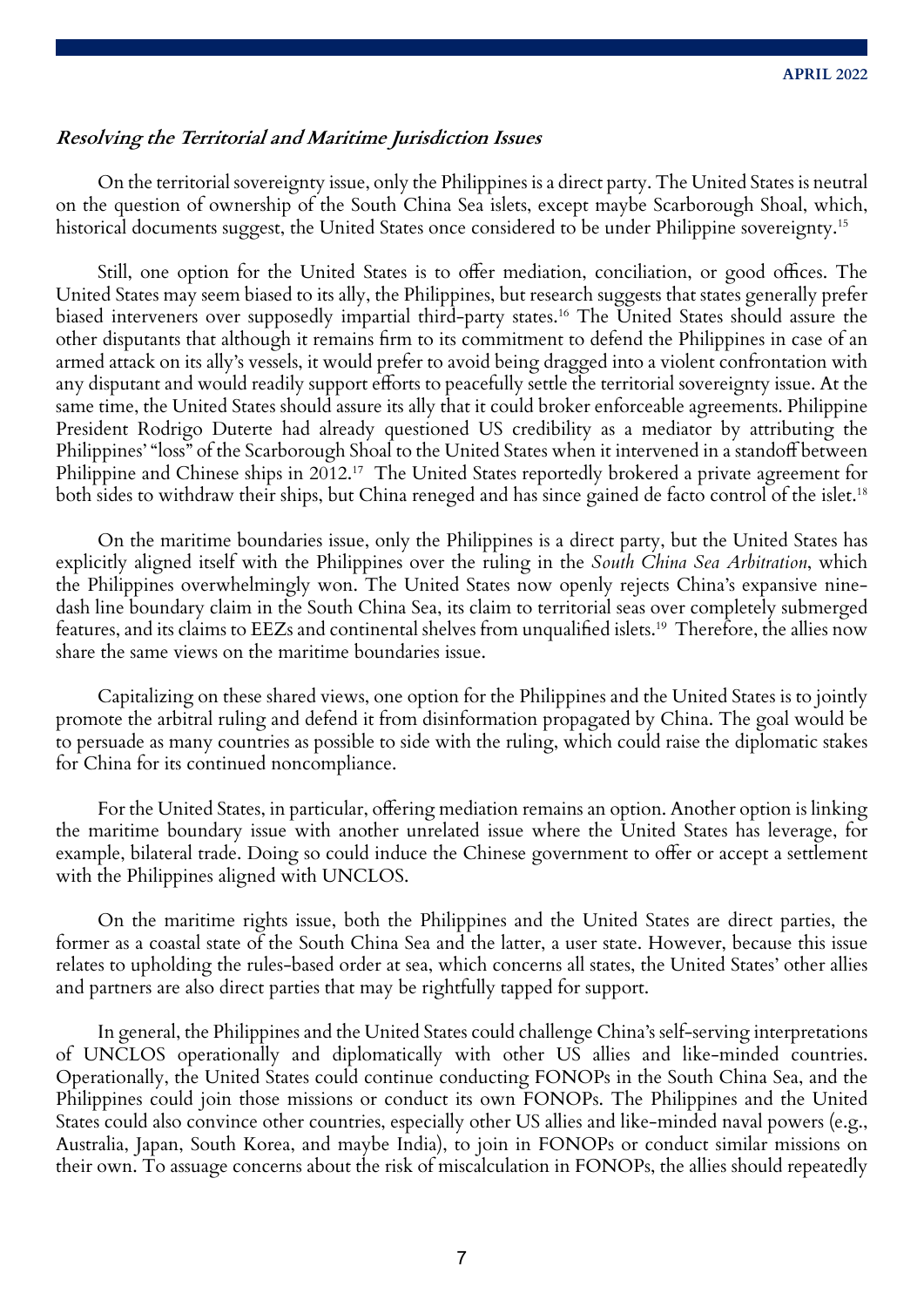stress that the missions do not aim to project power in the South China Sea but merely to challenge unlawful maritime claims. The allies should also repeatedly stress that the missions would follow existing international rules and conventions on avoiding incidents at sea. The allies could consider using coast guard vessels instead to conduct FONOPs in the South China Sea as an alternative.

Diplomatically, the Philippines and the United States have two options. The allies could gather support from other US allies and like-minded countries to mount a coordinated diplomatic campaign to call out China's noncompliance with UNCLOS, including the ruling in the South China Sea Arbitration, in regional and international forums. Alternatively, a diplomatic campaign could aim instead to launch an international conference that includes China to review the law of the sea, especially to clarify ambiguities regarding navigational rights and freedoms. Ideally, this should happen through meaningful dialogue at the United Nations. Nonetheless, the disagreements could be settled first in a smaller forum, for example, comprising only the South China Sea coastal states and the user states. The outcome could be a joint statement or a regional agreement specifying a mutual understanding of the extent to which coastal states may regulate the activities of user states in the South China Sea. If successful, discussions at the regional level could inform future discussions at the international level.

## **Preventing and Managing Traditional Security Issues**

On the issues of territorial defense and sea control, the Philippines is a direct party, but the United States is not. Nonetheless, one option for the United States is to help build its ally's self-defense capabilities. It could do so by supporting the Philippines' objective of attaining a minimum credible defense posture. Options include increasing cooperation to modernize Philippine military assets and enhance the country's intelligence, surveillance, and reconnaissance capabilities, providing training and capacity-building programs for Filipino military officials, and offering favorable arms sales or transfers. The United States could also increase combined naval and air exercises with the Philippines to improve interoperability. It could also repeatedly underline its commitment to come to the Philippines' aid in case of armed attacks against Philippine vessels. In general, US military assistance to the Philippines should focus away from counterterrorism, humanitarian assistance, and disaster relief to external defense. Doing all or any of these may help deter, or at least dampen, China's military intimidation and aggressive acts short of war (so-called gray-zone challenges) in the South China Sea. Aiding the Philippines militarily should not exacerbate arms buildups in the region because the country still lags far behind its neighbors in terms of military strength.20

Another option for the allies is to work on implementing the 2014 Philippines-US Enhanced Defense Cooperation Agreement. The agreement allows the United States to pre-position its military assets and improves infrastructure in jointly agreed locations in the Philippines, but implementation has stalled under President Duterte, who has been ambivalent about the Philippines' alliance with the United States, preferring to forge closer ties with China instead.

On the issue of maritime power projection, the United States is a direct party, but the Philippines is not. Nonetheless, one option for the Philippines is to mediate or simply promote dialogue between its ally and China, especially while the Philippines enjoys relatively warm relations with China. The aim would be to ensure that encounters between their navies and air forces in the South China Sea, especially during FONOPs, do not spiral into a violent confrontation. Toward this end, the Philippines should encourage the two great powers to hold regular talks to review their implementation of existing bilateral agreements and international rules and conventions on avoiding incidents at sea. The Philippines should also urge the United States and China to enhance their bilateral crisis management mechanisms.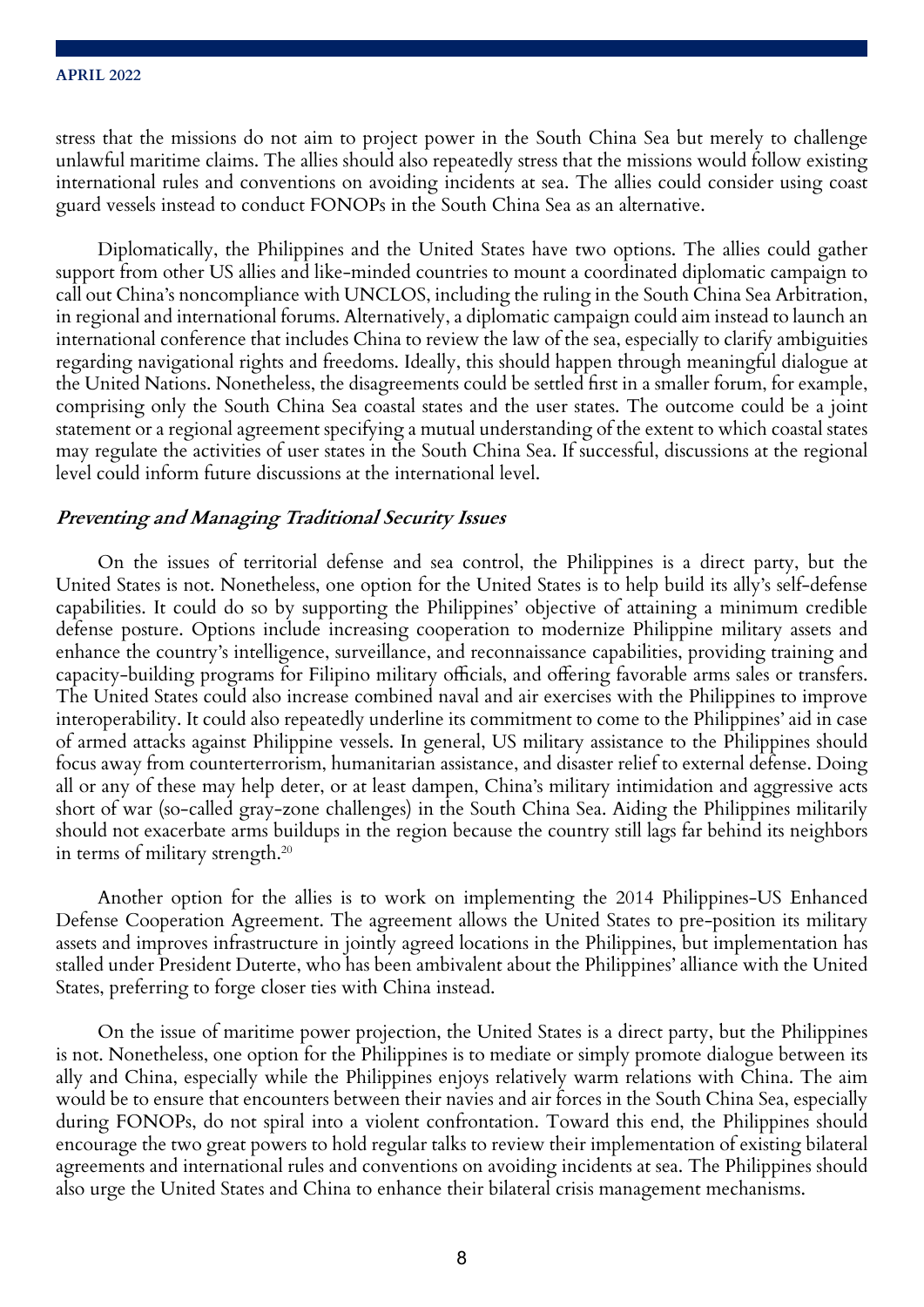## **Transforming Nontraditional Security Issues**

On most nontraditional security issues in the South China Sea, the Philippines is a direct party, and so, too, is the United States because the impacts of nonmilitary maritime threats often extend beyond the South China Sea. The Philippines and the United States could pursue two broad policy directions. First, the allies could jointly champion practical cooperative initiatives on nontraditional security issues at sea in regional and international forums. Such initiatives do not have to be specific only to the South China Sea but could also extend to larger sea areas in the Indian and Pacific Oceans. However, to maximize the benefits of conflict transformation, all disputants, including China, must be included; after all, the point of conflict transformation is to foster cooperation rather than competition among the disputants. Cooperation could occur on existing platforms that already include all the South China Sea coastal states, such as the ASEAN Regional Forum and the Expanded ASEAN Maritime Forum under the East Asia Summit.

Second, the United States could help its ally build sufficient capacity to address nonmilitary threats. The Philippines needs the most capacity for maritime law enforcement and maritime search and rescue. The country's coast guard fleet compares poorly with its neighbors, which affects the Philippines' capacity to apprehend IUU fishers and rescue fishing boats and commercial ships in distress. The United States could help its ally by providing assistance on maritime domain awareness, assisting in the coast guard's modernization, or training maritime law enforcement personnel.

Particularly on the issues of fisheries management, marine environmental protection, and marine scientific research, UNCLOS provides a framework for international cooperation. Article 123 obliges coastal states of semi-enclosed seas, such as the South China Sea, to coordinate policies on these issues among themselves or with other interested countries and international organizations. Three existing mechanisms covering the South China Sea may qualify as Article 123 cooperation: the Asia-Pacific Fishery Commission (APFIC), the Coordinating Body on the Seas of East Asia (COBSEA), and the Partnerships in Environmental Management for the Seas of East Asia (PEMSEA).<sup>21</sup> Both the Philippines and the United States are members of APFIC, while only the Philippines is a member of COBSEA and PEMSEA.

The Philippines and the United States have three options to contribute to Article 123 cooperation in the South China Sea. First, the allies could use APFIC as a platform for promoting cooperative initiatives on fisheries management in the South China Sea. Second, although the United States is not a member of COBSEA and PEMSEA, it could still support these platforms through financial or technical assistance. Third, the allies could cooperate to launch a new initiative for joint marine scientific research surveys in the South China Sea, which could spill over into a subsequent initiative for regional marine conservation.

On the issue of marine economic development, the United States is not a direct party. Nonetheless, one option for the United States is to help its ally build capacity to sustainably develop marine resources. For example, the United States could help the Philippines improve its capacity to sustainably harvest fish by providing assistance in growing and modernizing its ally's fishing fleet. The United States could also help the Philippines build its capacity to sustainably extract offshore oil and gas resources in undisputed areas in the South China Sea. Extracting hydrocarbons from new sources in the South China Sea will be especially urgent for the Philippines as the Malampaya gas field—which supplies a large portion of the country's energy needs—nears depletion. With boosted economic capacity, the Philippines would be in a stronger position to negotiate and enter joint development agreements on fisheries or offshore oil and gas development in overlapping EEZs and continental shelves in the South China Sea.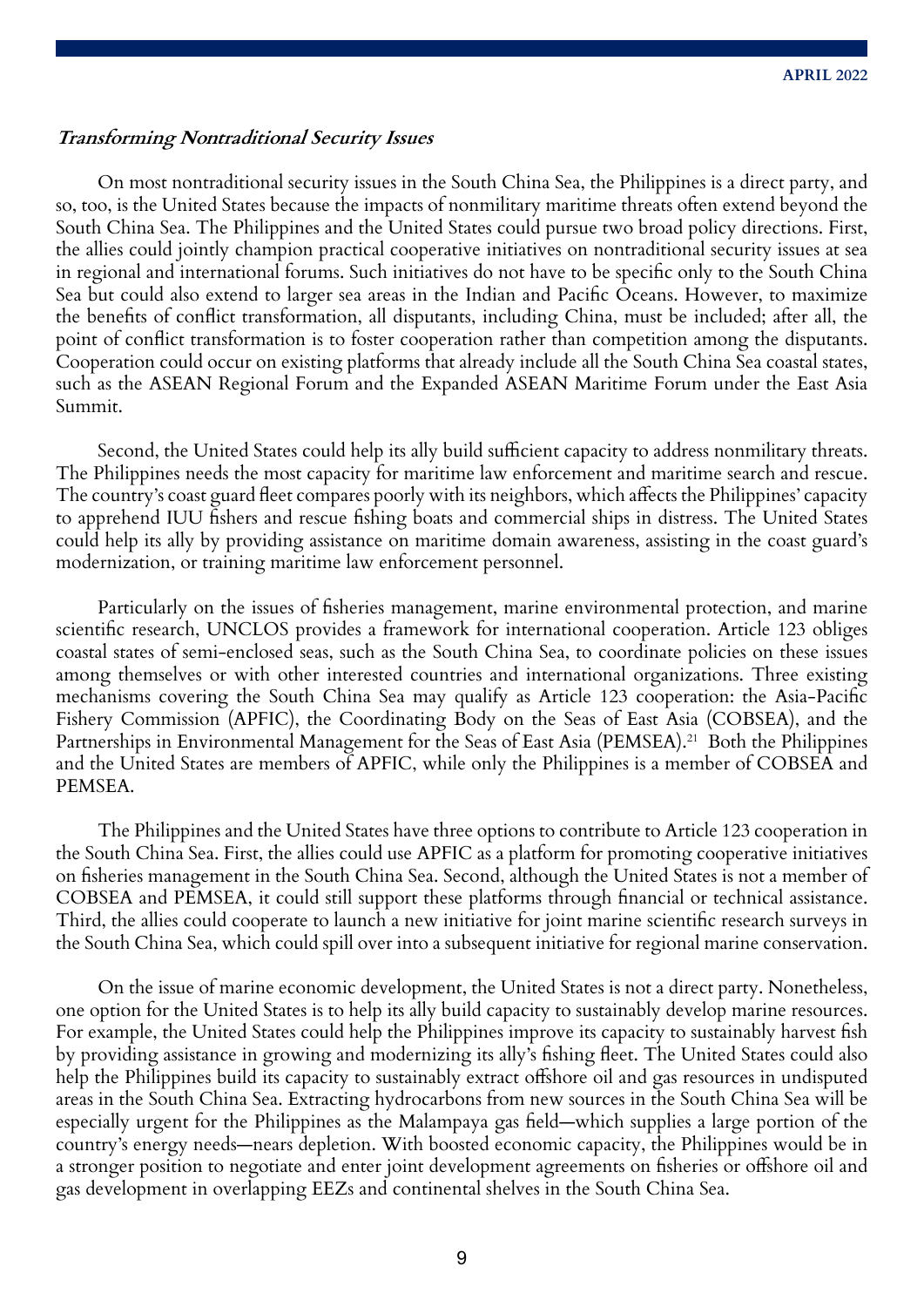## **Other Policy Options**

Apart from the above issue-based policy options, another option for the Philippines and the United States is to cooperate on a cross-cutting issue: a future code of conduct in the South China Sea (COC) between ASEAN countries and China. The COC is likely to touch on the issues of maritime rights, traditional security, and nontraditional security. Although the COC is currently an ASEAN-China document, the repercussions extend beyond the grouping. China's proposed provisions, for example, would limit combined military exercises and joint marine economic partnerships with countries outside the region.22 The United States, then, should coordinate with the Philippines to ensure that the rights of user states are preserved in the final document. The allies should also come up with shared expectations for the COC and signal them to ASEAN countries and China.

On several issues, the Philippines and the United States are not alone. They could tap the network of US allies and partners in the western Pacific, such as Japan and Australia, and around the world, such as the United Kingdom. On the maritime boundaries and maritime rights issues, the Philippines and United States could enlist these countries to join a pro-compliance coalition to encourage China to abide by the arbitral ruling. On nontraditional security issues, the allies could tap these countries to help in conflict transformation by encouraging the South China Sea coastal states, including China, to join cooperative initiatives to combat common threats such as fish stock depletion and marine ecosystem deterioration. On issues where the United States could support the Philippines, it could also ask its other allies for assistance.

Taking on any of these options assumes that the Philippines-US alliance has the required capacity to do so. To improve coordination, the Philippines and the United States must strengthen inter-ally mechanisms, for instance, by institutionalizing existing bilateral dialogue mechanisms, such as the Bilateral Strategic Dialogue and two-plus-two meetings between their foreign and defense secretaries.

## **Conclusion**

The case for US involvement in the South China Sea disputes is often couched in the language of interests. Certainly, the United States has vital interests in the South China Sea, but interests change over time. More important, the United States should be acknowledged not only as an interested party in the South China Sea disputes but as a direct party—a disputant—on certain issues as well. Indeed, an issuebased analysis of the conflict reveals that the United States is not a total third party in the conflict.

Even on issues on which the United States is undoubtedly a third party, advancing the Philippines-US alliance in the South China Sea disputes could still potentially improve the situation if appropriate policies are adopted. Rather than come up with grand solutions, the allies should focus on targeted solutions that would address each disputed issue in the South China Sea. Toward this end, this paper has explored the range of policy options notionally available to the Philippines and the United States for them to contribute as allies to resolving the South China Sea disputes.

However, the policy options identified in this paper are precisely that—options. It remains to be seen whether, in practice, Filipino and US policymakers could muster the political will needed to take on any of the options to bring about conflict resolution in the South China Sea.

\* \* \*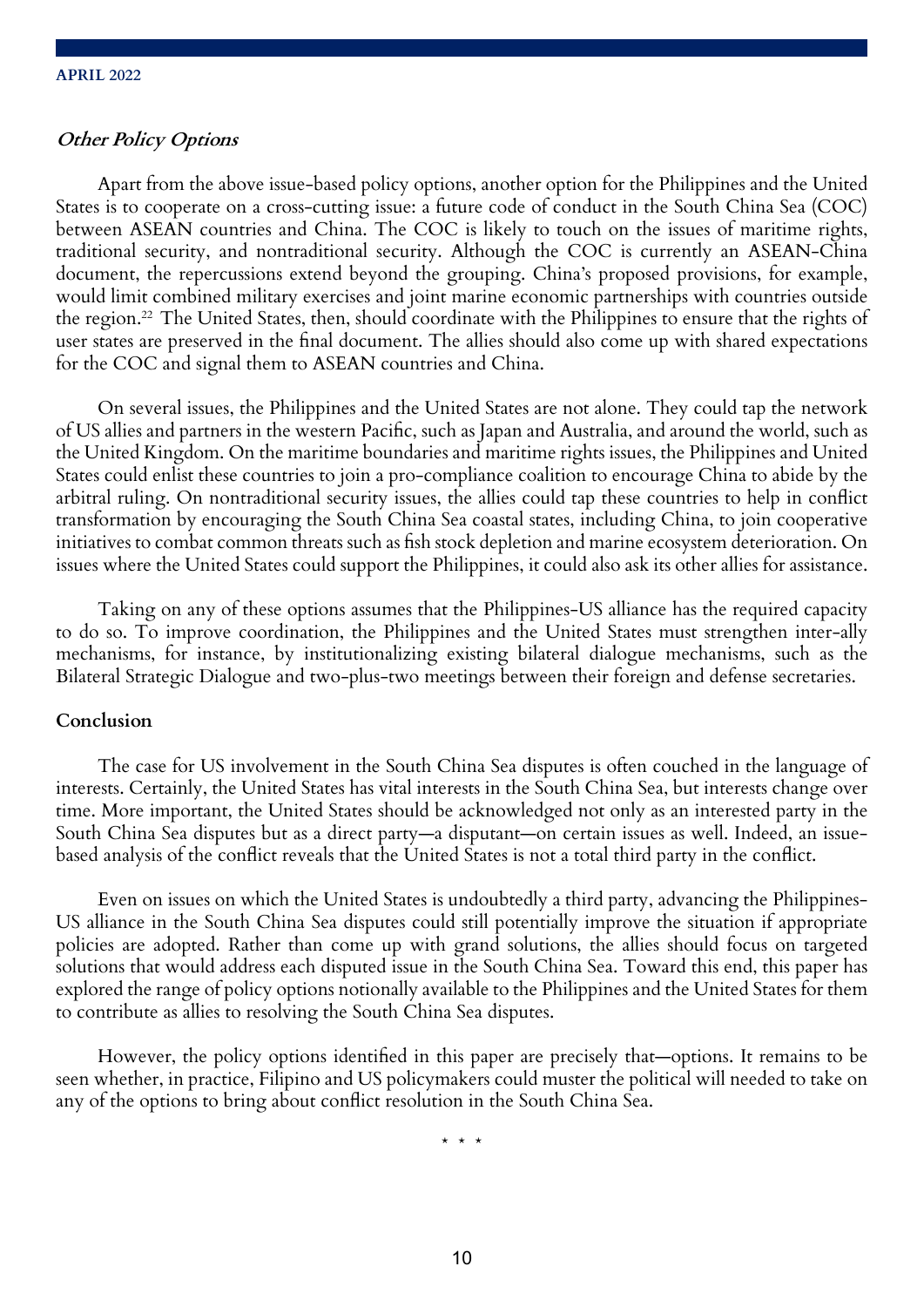### **ENDNOTES**

- 1. This article was originally written for the Pacific Forum's US-Philippines Next-Generation Leaders Initiative. It was first published in "Resilient Alliance: Moving the US-Philippines Security Relations Forward," edited by Jeffrey Ordaniel and Carl Baker, special issue, *Issues & Insights*, vol. 22, SR1 (March 2022): 38–44, https://pacforum.org/publication/issuesinsights-vol-22-sr1-resilient-alliance-moving-the-u-s-philippines-security-relations-forward.
- 2. Paul D. Senese and John A. Vasquez, "Assessing the Steps to War," British Journal of Political Science 35, no. 4 (2005): 608, 612, 631–32, https://doi.org/10.1017/s0007123405000323; John A. Vasquez and Brandon Valeriano, "Territory as a Source of Conflict and a Road to Peace," in *The Sage Handbook of Conflict Resolution*, ed. Jacob Bercovitch, Victor Kremenyuk, and I. William Zartman (London: SAGE, 2009), 202–3, https://doi.org/10.4135/9780857024701.n11.
- 3. Ministry of Foreign Affairs of the People's Republic of China, "Wang Yi: Interference by Countries outside the Region Has Constituted the Biggest Threat to Peace and Stability in the South China Sea," news release, 6 August 2021, https:// www.fmprc.gov.cn/mfa\_eng/zxxx\_662805/202108/t20210807\_9133781.html.
- Recent studies have also shown that in general, and in contrast with conventional wisdom, advancing an external alliance can be conducive to conflict resolution. See Renato Corbetta and Molly M. Melin, "Exploring the Threshold between Conflict Management and Joining in Biased Interventions," *Journal of Conflict Resolution* 62, no. 10 (2017): 2205–31, https://doi.org/10.1177/0022002717720754; Songying Fang, Jesse C. Johnson, and Brett Ashley Leeds, "To Concede or to Resist? The Restraining Effect of Military Alliances," *International Organization* 68, no. 4 (Fall 2014): 775–809, https:// doi.org/10.1017/s0020818314000137; Andrew P. Owsiak and Derrick V. Frazier, "The Conflict Management Efforts of Allies in Interstate Disputes," Foreign Policy Analysis 10, no. 3 (2014): 243– 64, https://doi.org/10.1111/fpa.12011.
- 5. See Emmanuel T. Bautista et al., *Reviewing Philippine-US Bilateral Defense Relations: The Legal, Military, and Diplomacy Perspectives* (Quezon City: National Defense College of the Philippines, 2020), http://www.ndcp.edu.ph/wp-content/ uploads/presidents%20papers/PH-US%20Relations%20Study.pdf; Bonnie S. Glaser and Gregory B. Poling, "China's Power Grab in the South China Sea," *Foreign Affairs*, 20 August 2021, https://www.foreignaffairs.com/articles/ china/2021-08-20/chinas-power-grab-south-china-sea; Derek Grossman, "Duterte's Dalliance with China Is Over," *Foreign Policy*, 2 November 2021, https://foreignpolicy.com/2021/11/02/duterte-china-philippines-united-states-defensemilitary-geopolitics/; Susan Thornton, "Averting Conflict in the South China Sea: Steps to Restore Rules and Restraint," in *The Future of US Policy toward China: Recommendations for the Biden Administration*, ed. Ryan Haas, Ryan McElveen, and Robert D. Williams (Washington, DC: John L. Thornton China Center; New Haven, Connecticut: Paul Tsai China Center, 2020), 46–51, https://www.brookings.edu/wp-content/uploads/2020/11/Future-US-policy-toward-China-v8. pdf; Krista E. Wiegand, "How Biden Should Handle the South China Sea Disputes," *War on the Rocks*, 24 November 2020, https://warontherocks.com/2020/11/how-biden-should-handle-the-south-china-sea-disputes/; Andrea Chloe Wong, "Philippine Security Implications from China's Growing Maritime Capabilities," in *Meeting China's Military Challenge: Collective Responses of US Allies and Partners*, ed. Bates Gill (Seattle: National Bureau of Asian Research, 2022), 77–89, https://www.nbr.org/wp-content/uploads/pdfs/publications/sr96\_meeting\_chinas\_military\_challenge\_jan2022.pdf.
- 6. This section is adapted from Edcel John A. Ibarra, "Issue-Based Cooperation on Conflict Resolution in the South China Sea: Roles for ASEAN beyond the Code of Conduct," *Journal of Territorial and Maritime Studies* 9, no. 1 (Winter/Spring 2022): 100–107. https://www.journalofterritorialandmaritimestudies.net/\_files/ugd/36708f\_1f8a38c9d0d04a92a371be2289399f16.pdf.
- 7. James N. Rosenau, "Pre-theories and Theories of Foreign Policy," in *The Study of World Politics* (London: Routledge, 2006), 187, https://doi.org/10.4324/9780203014721-30.
- 8. Rosenau, "Pre-theories," 187.
- 9. South China Sea Arbitration (Philippines v. China), PCA Case No. 2013-19, Award of 12 July 2016 (Arbitral Tribunal Constituted under Annex VII to the 1982 UNCLOS), https://pcacases.com/web/sendAttach/2086.
- 10. Antonio T. Carpio, *The South China Sea Dispute: Philippine Sovereign Rights and Jurisdiction in the West Philippine Sea* (selfpublished, 2017), 30, 33.
- 11. This section is adapted from Ibarra, "Issue-Based Cooperation," 100–103, 105.
- 12. Jacob Bercovitch, Victor Kremenyuk, and I. William Zartman, "Introduction: The Nature of Conflict and Conflict Resolution," in *The Sage Handbook of Conflict Resolution*, ed. Jacob Bercovitch, Victor Kremenyuk, and I. William Zartman (Los Angeles: SAGE, 2009), 1, https://doi.org/10.4135/9780857024701.n1.